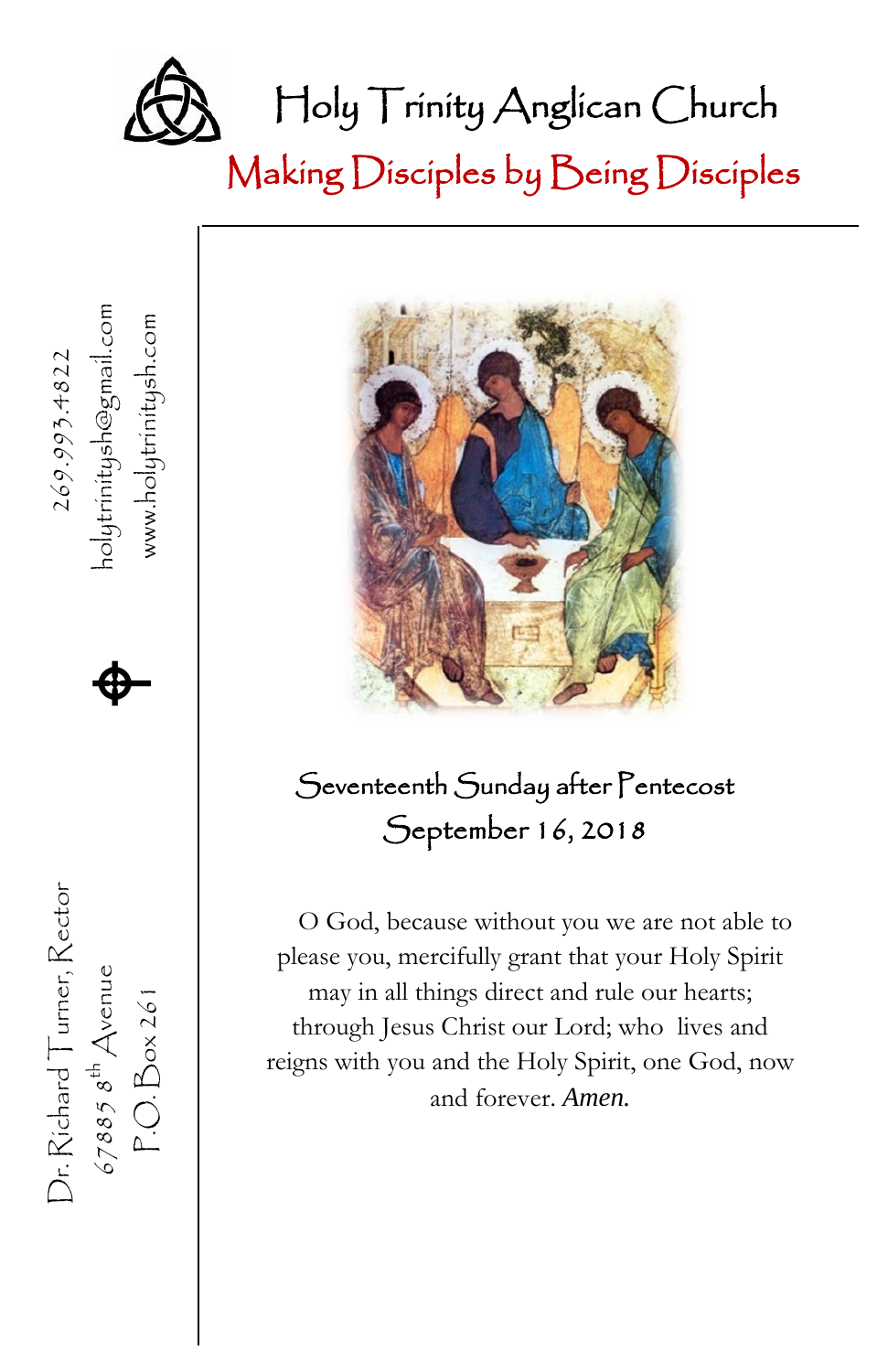#### Order of Service

Call to Worship What a Friend We Have in Jesus Lead Me to the Cross It is You Processional Hymn Glorious Things of Thee are Spoken Opening Prayers First Lesson Isaiah 50:4-9a Psalm 116:1-8 Second Lesson James 3:1-12 Sequence Hymn Alleluía Gospel Mark 8:27-38 Sermon Fr. Rick Turner Nicene Creed Prayers of the People The Peace Announcements Offertory Hymn Great is Thy Faithfulness The Great Thanksgiving  $S<sub>-130</sub>$ The Lord's Prayer The Breaking of the Bread Communion Hymns The Old Rugged Cross Jesus Messiah Prayer of Thanksgiving Blessing Recessional Hymn Rejoice Ye Pure in Heart

 $^{\bullet}$ All baptized Christians are welcome to come to the Lord's Table. If you have a need or you wish to stand in for someone with a need, please come to the side altar where someone will pray with you.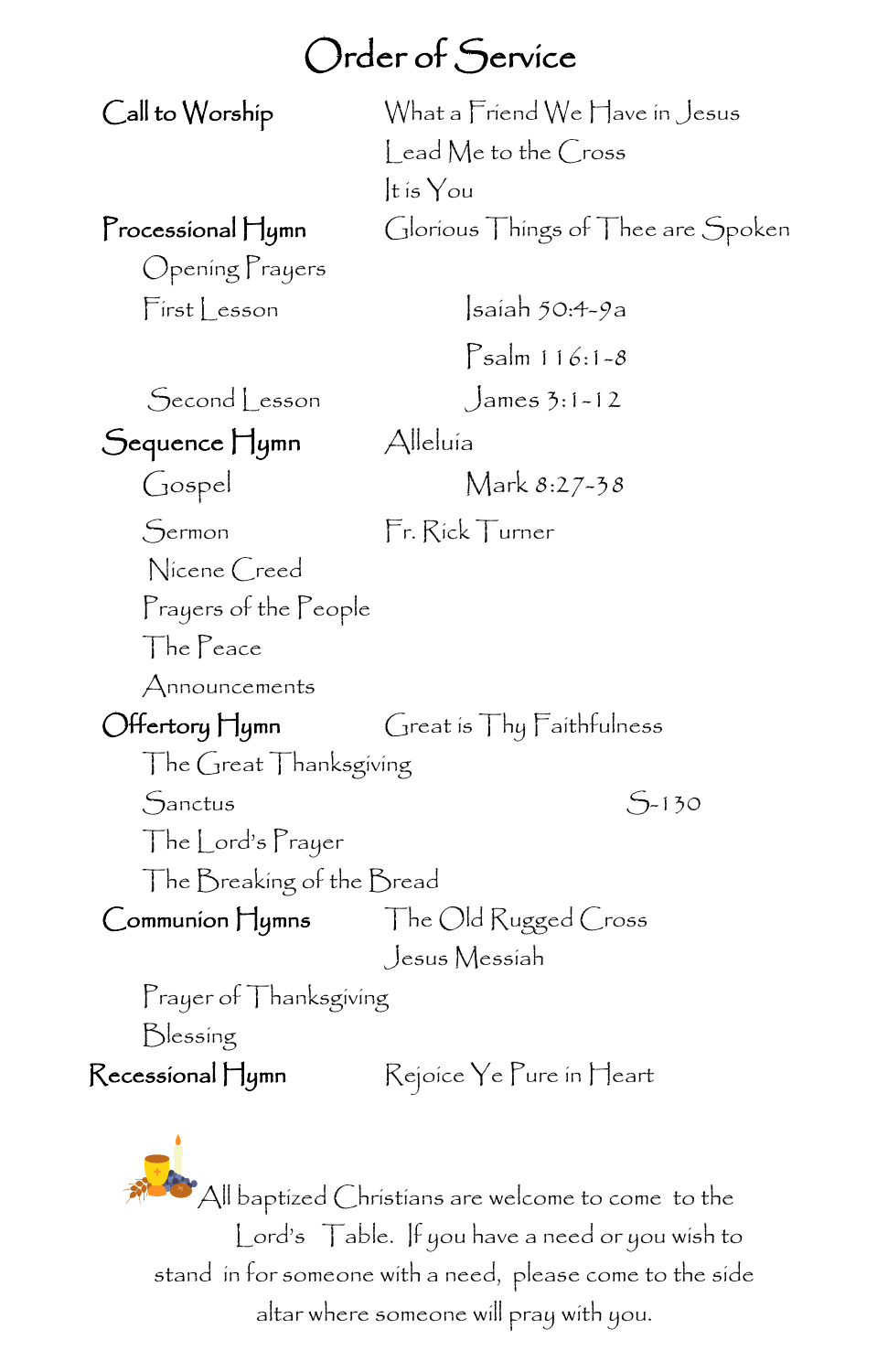# HTAC This Week

## $M_{\frac{9}{17}}$

| <i>Group</i> Prayer |  |
|---------------------|--|
|                     |  |
| $\bigvee$ 9/19      |  |
| $M$ on's Croup      |  |

| Men's Group           |  |
|-----------------------|--|
|                       |  |
| Picnic in the Park    |  |
|                       |  |
| Praise Band Rehearsal |  |
|                       |  |

#### $\bullet$  Family the Week

Walt and Kathy Sicard

### Holy Trinity Open House

Sunday, September 23<sup>rd</sup>, we will begin the morning at 9:00 am with a breakfast of pancakes and scrambled eggs in the parish hall. The service will follow at 11:00 am. The vestry has decided that the parish would be a participant in a nationwide program called "Back to Church Sunday."

 One of the activities that morning will involve painting some rocks that will hopefully find themselves hidden around South Haven. Please be on the lookout and start collecting rocks that would be appropriate for this activity. Smooth surfaces, sizes may vary, but no boulders please. ;)

#### Women's Bible Fellowship

 A women's bible study group will begin meeting at HTAC on Tuesday mornings from 9:30 to 11:00. The first meeting date is October  $2<sup>nd</sup>$ .